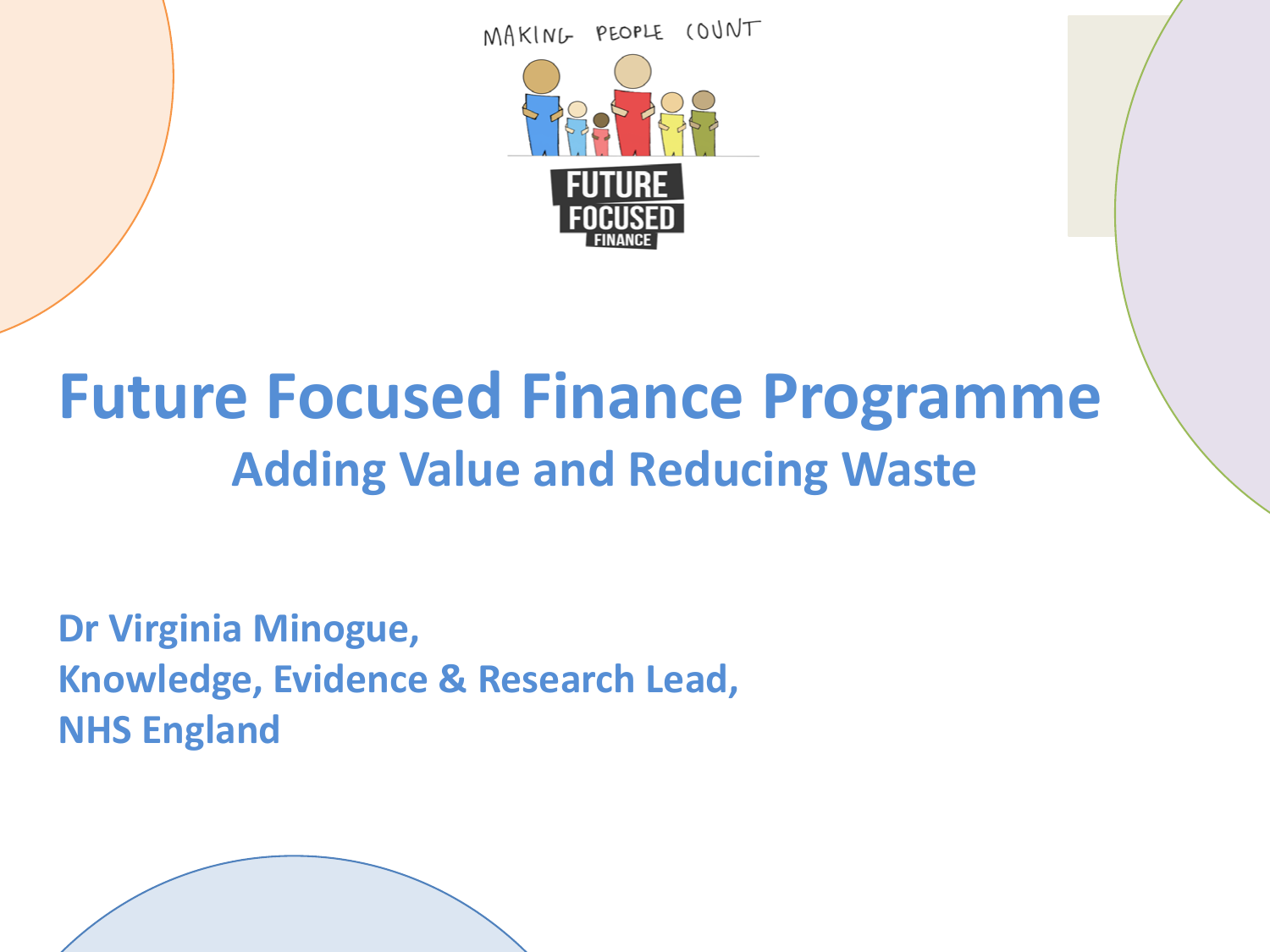

**Five Year Forward View**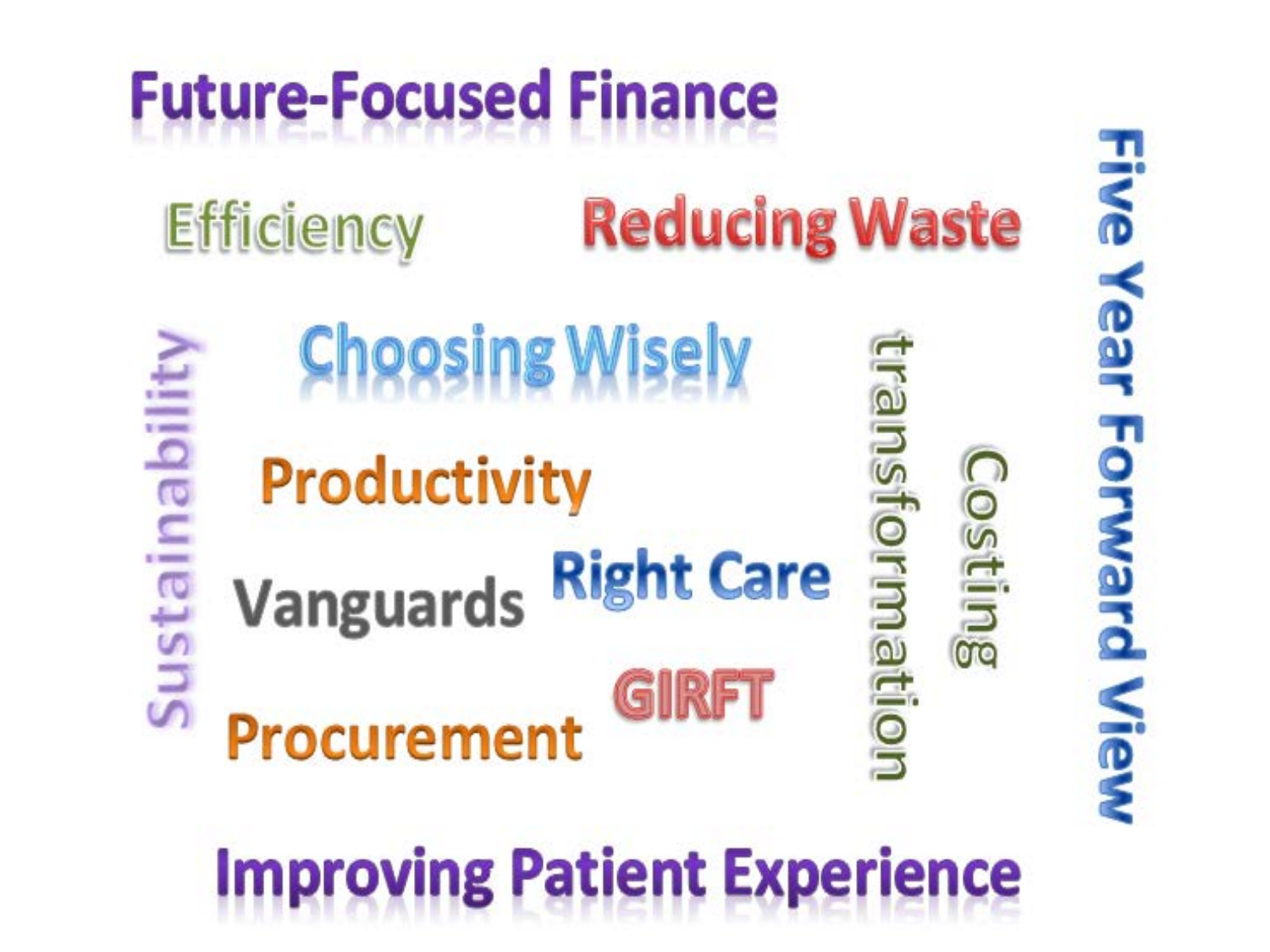## Background

- Challenges in the NHS:
	- Budget deficit
	- Changing population needs
	- Improving outcomes
	- Increasing productivity
	- Demand for new treatments
- Need for efficiencies & reducing waste
- Sustainable model for the future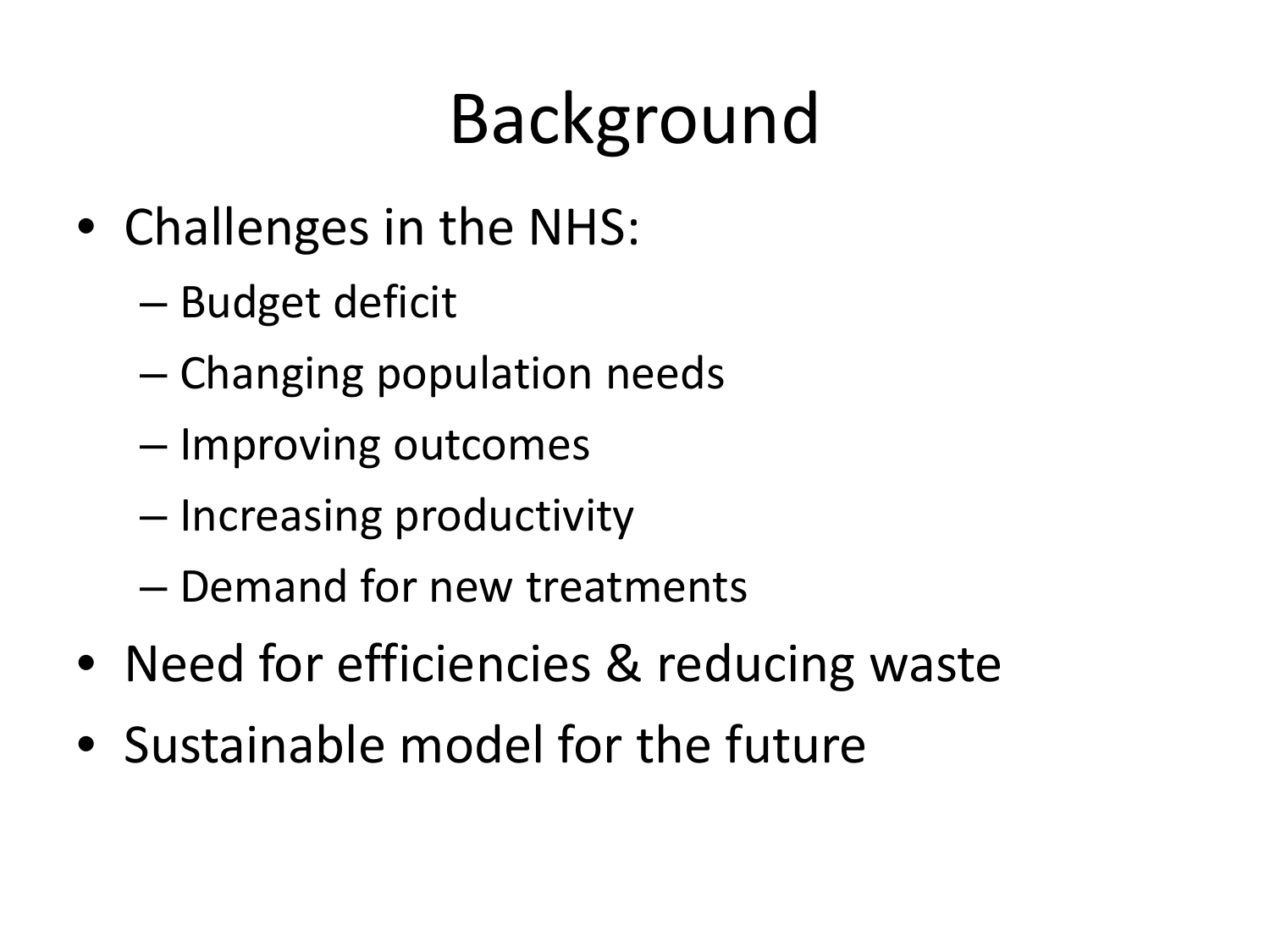## Future Focused Finance Programme

- Five year vision for NHS finance, managers, clinicians, patients;
- Six work streams:
	- Great place to work
	- Best possible value
	- Efficient systems and processes
	- Skills & Strengths
	- Foundations for sustained improvement
	- Close Partnering
		- Clinical engagement, Reducing waste, training and<br>education Patient engagement education, Patient engagement
- Value makers (169);
- Finance educators (135);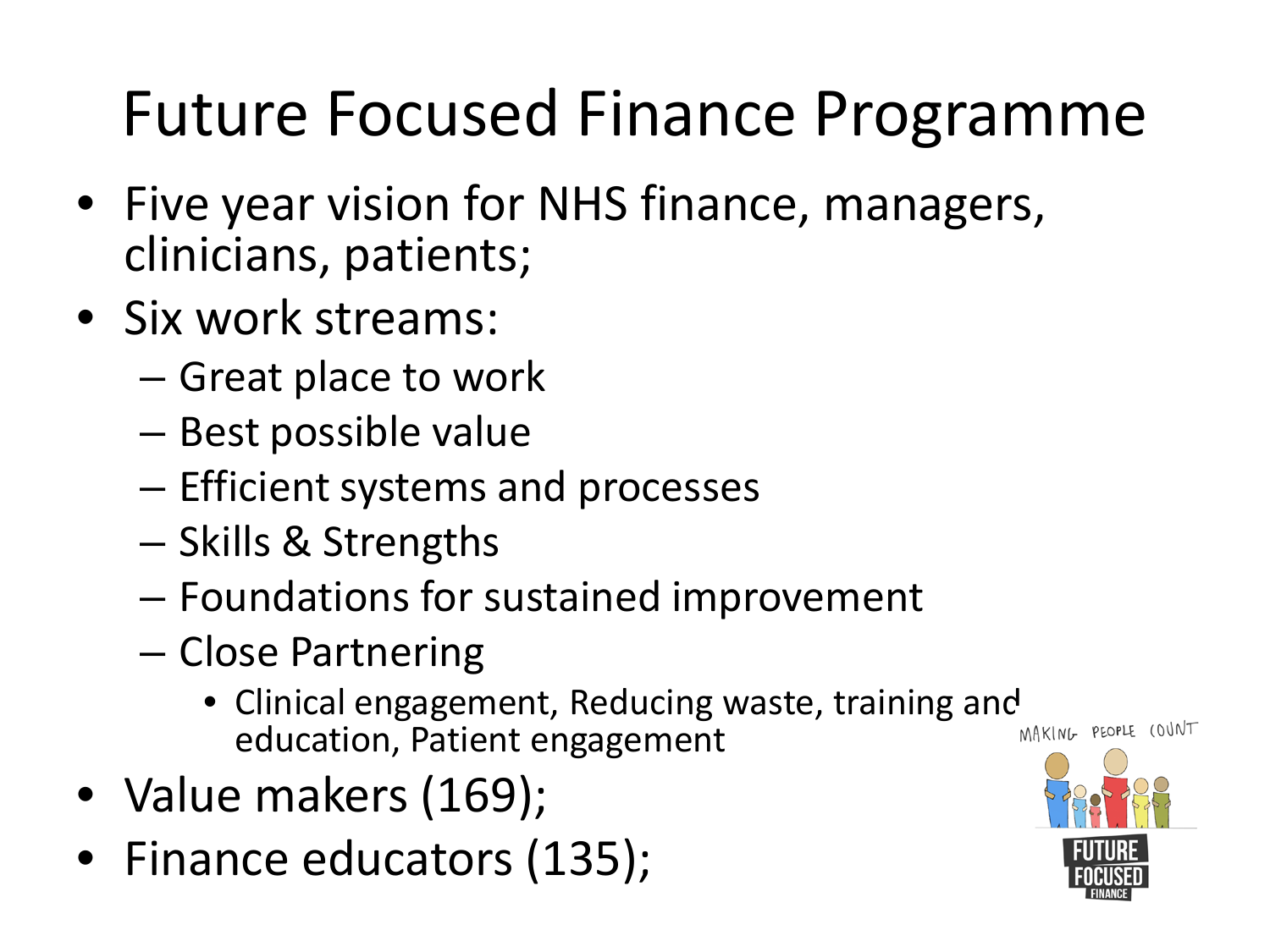#### Difficult conversations – patient and public involvement

- Little knowledge and understanding of NHS finances from the size of the budget to the allocation of funding;
- Under estimated the cost of care and treatment;
- Over estimated the costs of NHS clinicians;
- The system of funding in the NHS is overly complex;
- Challenges for the NHS going forward;
- Expressed an interest in knowing more about  $\Gamma_{\text{MAKINE-PEC}^{*}}$ finances;

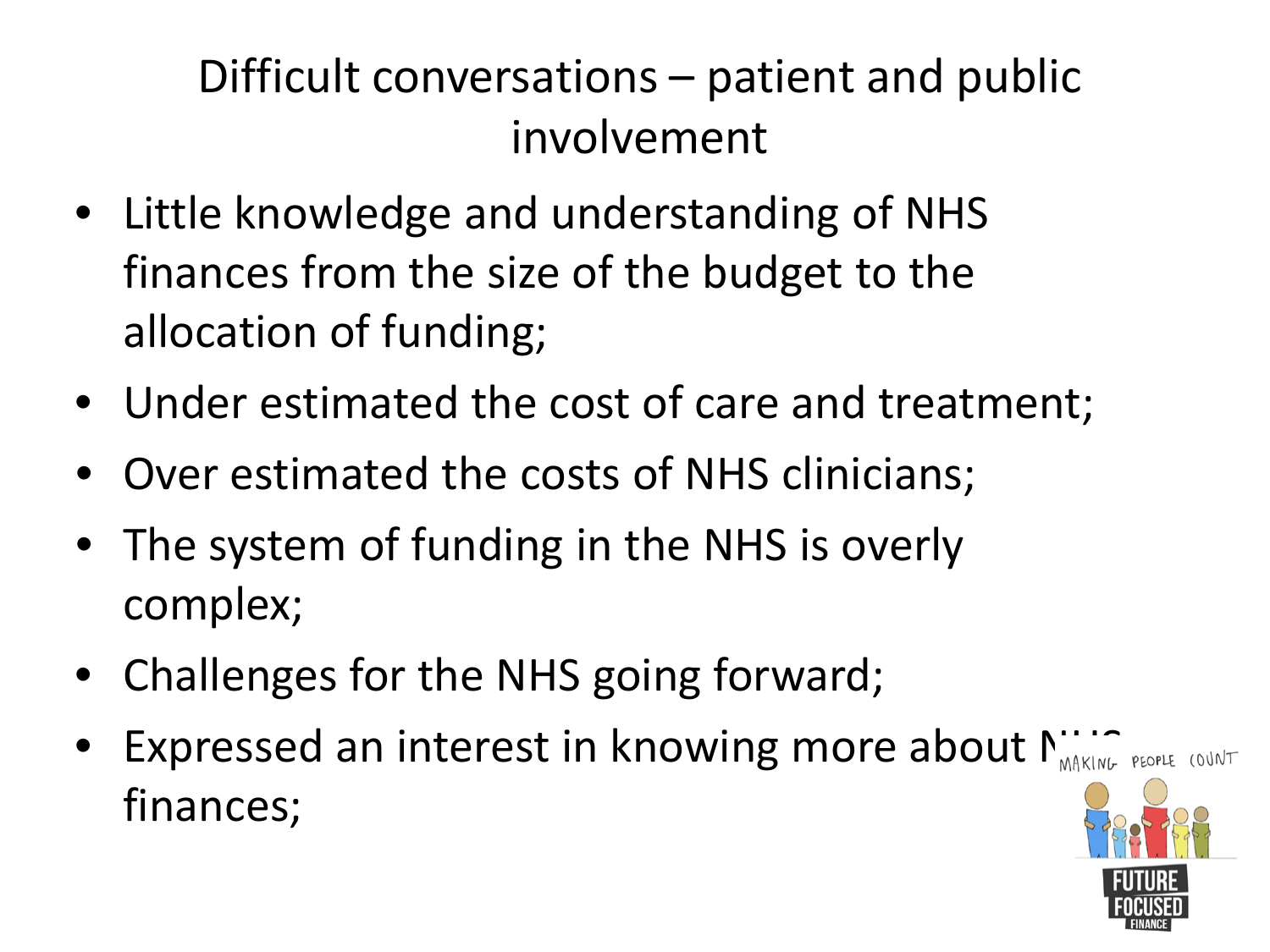# Going forward



- Cross cutting approach;
- Waste reduction: achieving higher value care and reducing inefficiencies;
- Partnerships: finance and clinical engagement;
- Patient engagement;
- Increase evidence of scale and spread of waste reduction tools;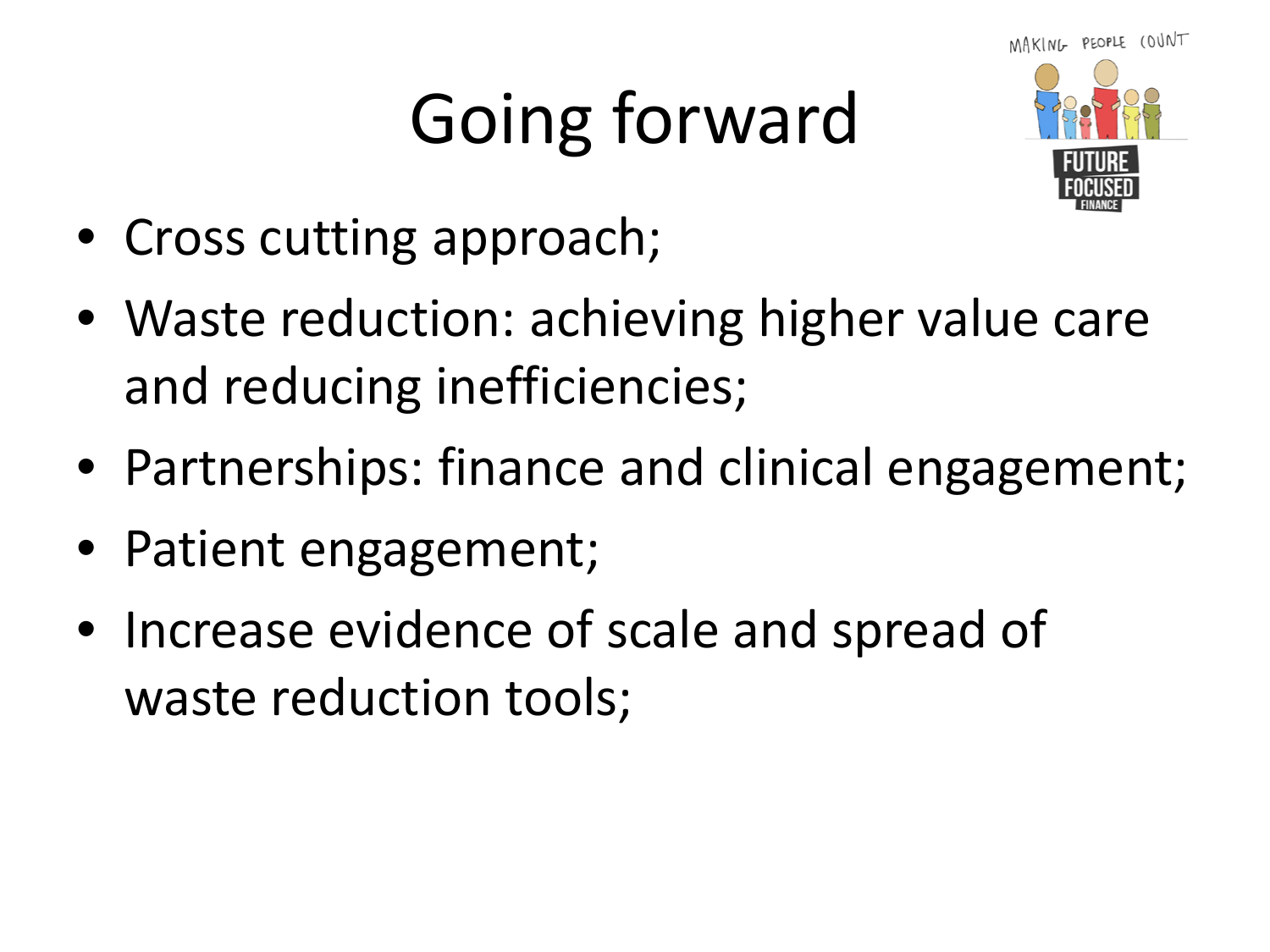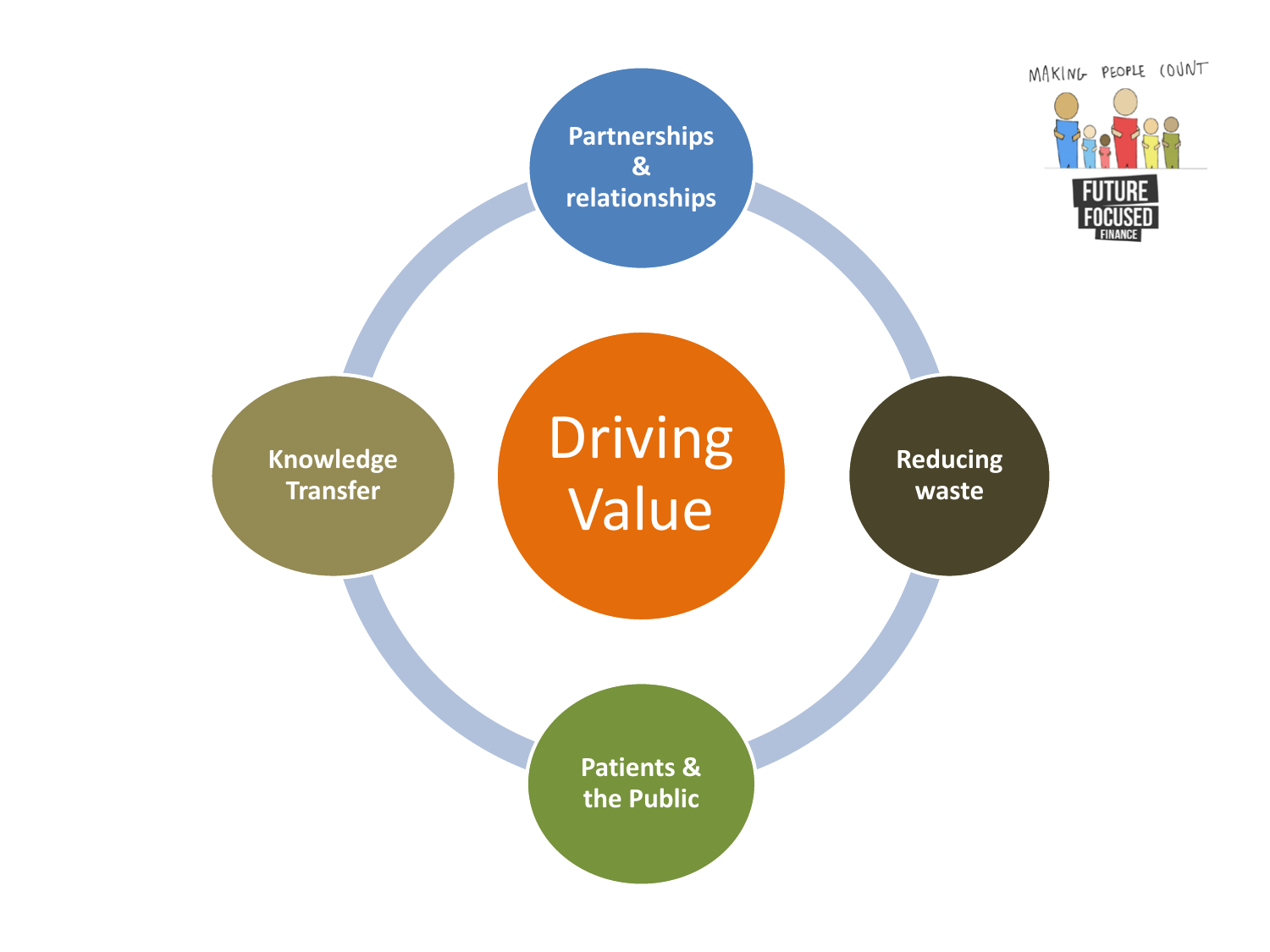Contact details

Dr Virginia Minogue: [virginia.minogue1@nhs.net](mailto:virginia.minogue1@nhs.net)

Website: [www.futurefocusedfinance.nhs.uk](http://www.futurefocusedfinance.nhs.uk/) Twitter: @vminogue2